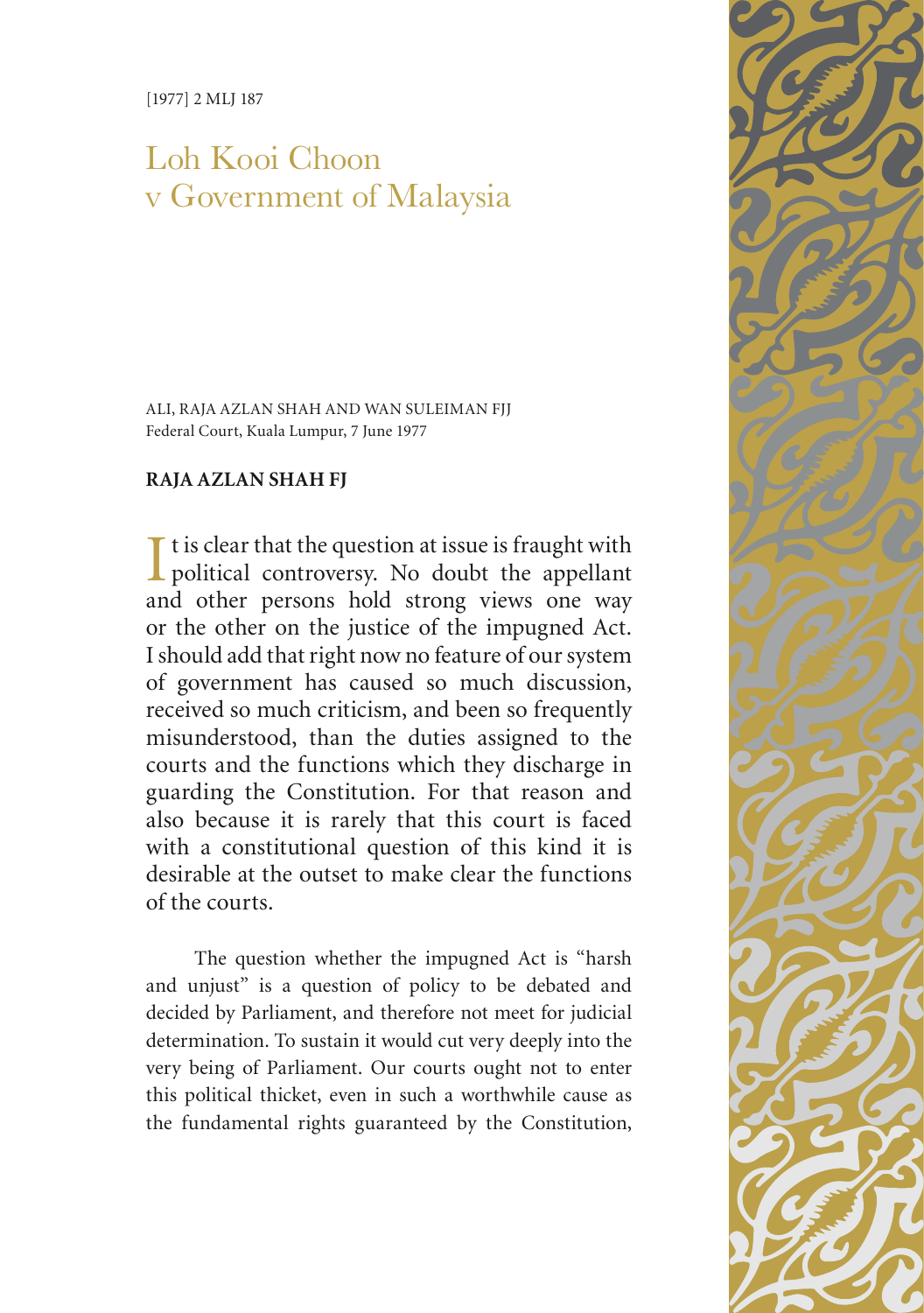

for as was said by Lord Macnaghten in *Vacher & Sons Ltd v London Society of Compositors* [1913] AC 107 118:

Some people may think the policy of the Act unwise and even dangerous to the community. Some may think it at variance with principles which have long been held sacred. But a judicial tribunal has nothing to do with the policy of any Act which it may be called upon to interpret. That may be a matter for private judgment. The duty of the court, and its only duty, is to expound the language of the Act in accordance with the settled rules of construction. It is, I apprehend, as unwise as it is unprofitable to cavil at the policy of an Act of Parliament, or to pass a covert censure on the Legislature.

It is the province of the courts to expound the law and "the law must be taken to be as laid down by the courts, however much their decisions may be criticised by writers of such great distinction"—per Roskill L.J. in *Henry v Geopresco International Ltd* [1975] 2 All ER 702 718. Those who find fault with the wisdom or expediency of the impugned Act, and with vexatious interference of fundamental rights, normally must address themselves to the legislature, and not the courts; they have their remedy at the ballot box.

The Constitution is not a mere collection of pious platitudes.It is the supreme law of the land embodying 3 basic concepts: One of them is that the individual has certain fundamental rights upon which not even the power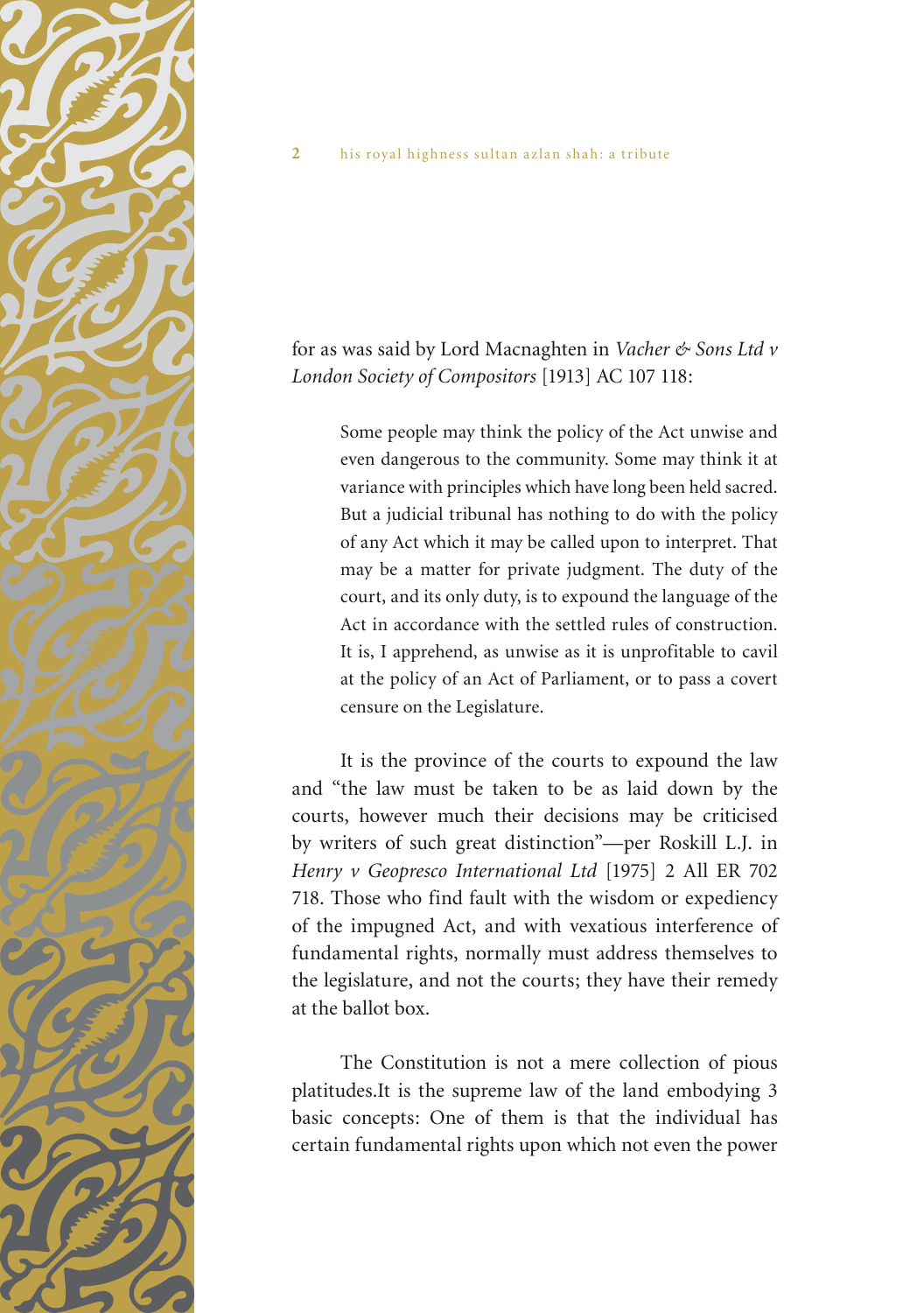of the State may encroach. The second is the distribution of sovereign power between the States and the Federation, that the 13 States shall exercise sovereign power in local matters and the nation in matters affecting the country at large. The third is that no single man or body shall exercise complete sovereign power, but that it shall be distributed among the Executive, Legislative and Judicial branches of government, compendiously expressed in modem terms that we are a government of laws, not of men.

Clause (4) of Article 5 of the Constitution prescribes that a person arrested must be taken before a magistrate within 24 hours so that an independent authority exercising judicial powers may without delay apply its mind to his case. This safeguard is to a large extent covered by the provisions of the Criminal Procedure Code but its incorporation in the Constitution is deemed essential for assuring the minorities that their rights would be constitutionally guaranteed and that they shall not entertain any apprehension of the alleged despotism and arbitrariness of the majority and legislative omnipotence.This safeguard equally applies to any person arrested under the Restricted Residence Enactment (Cap. 39) (see *Assa Singh v Mentri Besar, Johore* [1969] 2 MLJ 30 "but evidently difficulties have arisen in the practical application of the enactment and hence the need for the amendment." (see [1976] 2 MLJ xcii).

The question is how safe are the provisions in clause (4) of Article 5 from change. This question arose in a case which the Supreme Court in India in *IC Golak Nath &* 

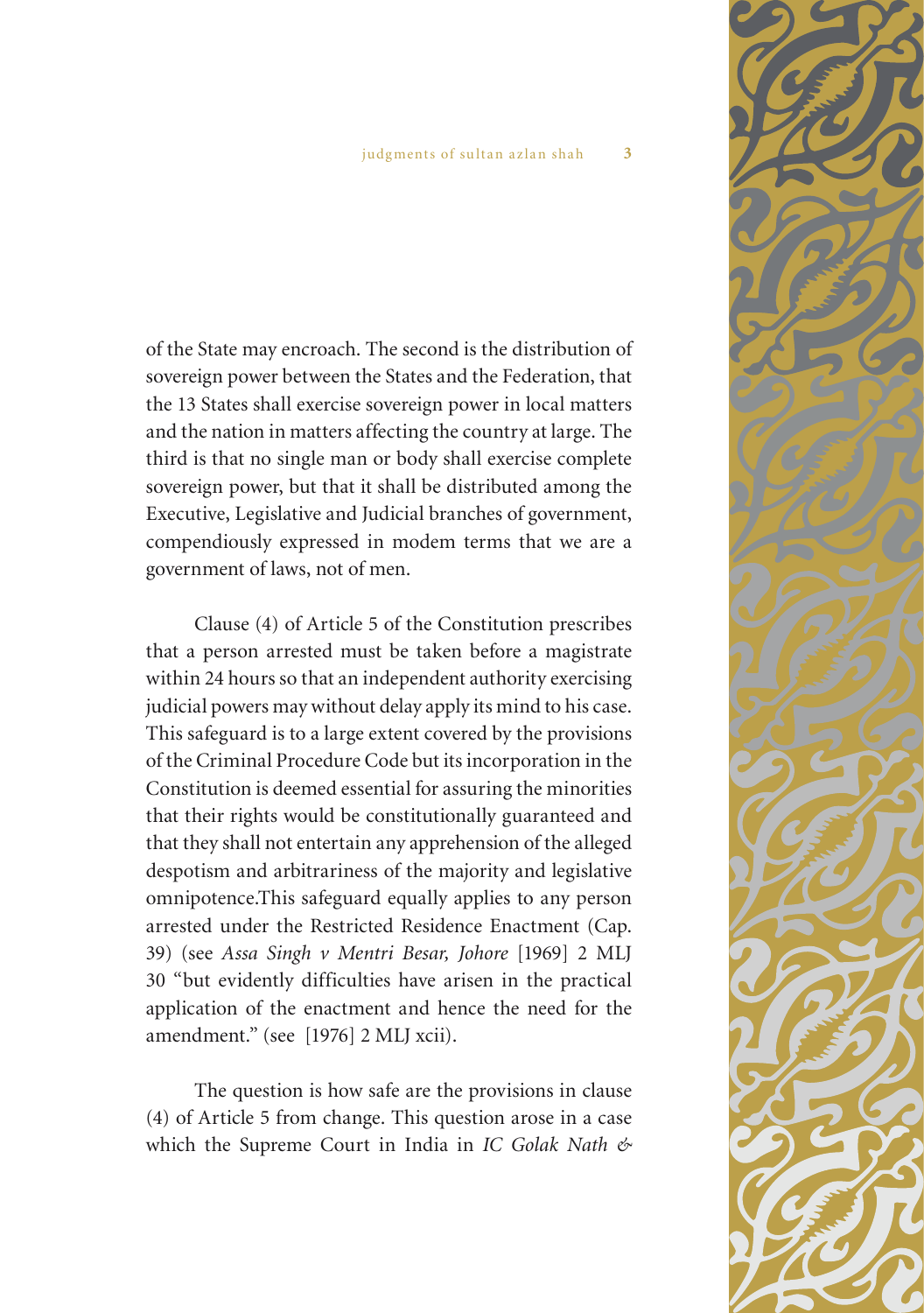

*Ors v State of Punjab & Ors* [1967] 2 SCR 762 considered *en banc*. The same question had arisen twice before in India. On the first occasion in *Sri Sankari Prasad Singh Deo v Union of India and State of Bihar* [1952] SCR 89 the Supreme Court considered the validity of the Constitution First Amendment Act in 1950. One of the arguments against the validity of the amendment was that the power of amendment granted by the Constitution to Parliament did not extend to the abridgment or removal of any of the fundamental rights because such a law would be hit by Article 13 and void. This argument was not accepted. On the second occasion in *Sajjan Singh v State of Rajasthan* [1965] 1 SCR 933 the Seventeenth Amendment was challenged but this argument, though faintly argued, was not accepted by three judges who constituted the majority. In *Golak Nath*, *supra*, another challenge to the same amendment was made and succeeded. By a bare majority of 6:5 it was held that the powers of amendment did not extend to the taking away and abridging of the fundamental rights on the basis that there was no distinction between the Constitution and ordinary law. An Indian writer [*Tripathi* on 'Amending The Constitution'] has aptly summarised the *Golak Nath* constitutional crisis as an intellectual crisis in reality. He said:

It does not seem to be a rash hypothesis that if any one around there could successfully state the distinction between the constitution and ordinary law in clear juridical terms at least one judge would have deserted the company of the majority and the power of Parliament to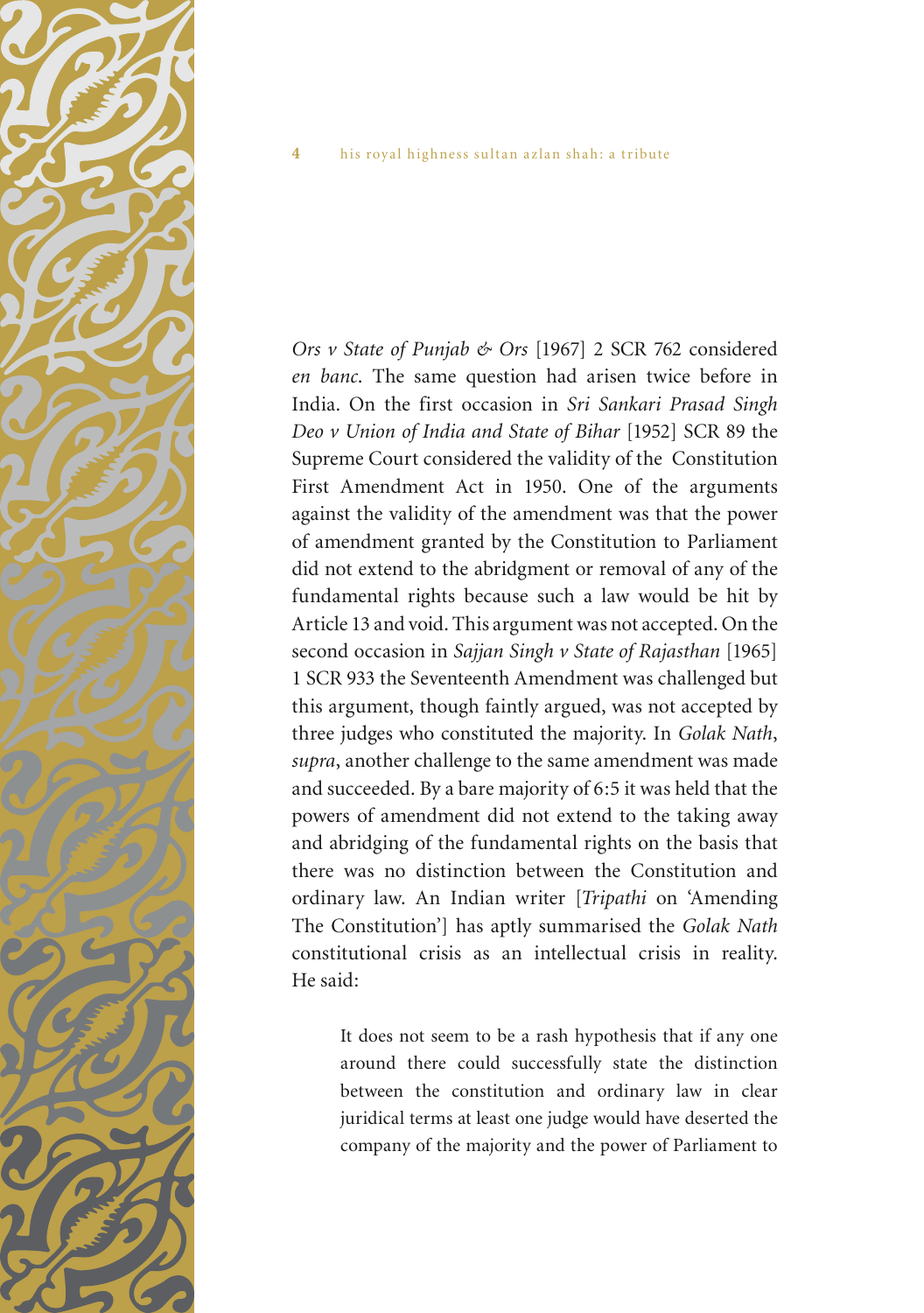amend the fundamental rights would not have remained eclipsed for six long years ...

Six years later the Supreme Court in *Kasavananda Bharati v State of Kerala* [1973] SCR Supp 1 had no difficulty in overruling *Golak Nath* practically without any dissent.

Whatever may be said of other Constitutions, they are ultimately of little assistance to us because our Constitution now stands in its own right and it is in the end the wording of our Constitution itself that is to be interpreted and applied, and this wording "can never be overridden by the extraneous principles of other Constitutions"—see *Adegbenro v Akintola & Anor* [1963] 3 All ER 544 551. Each country frames its constitution according to its genius and for the good of its own society. We look at other Constitutions to learn from their experiences, and from a desire to see how their progress and well-being is ensured by their fundamental law.

Counsel for the appellant before us urged that any amendment affecting the fundamentality of the Constitution should be avoided at all costs. According to him that part of the Constitution must not be touched.In my view, a distinction must be made between those parts of the Constitution which the framers thought should not suffer change and those that can be changed.

Our Constitution prescribes four different methods for amendment of the different provisions of the Constitution:

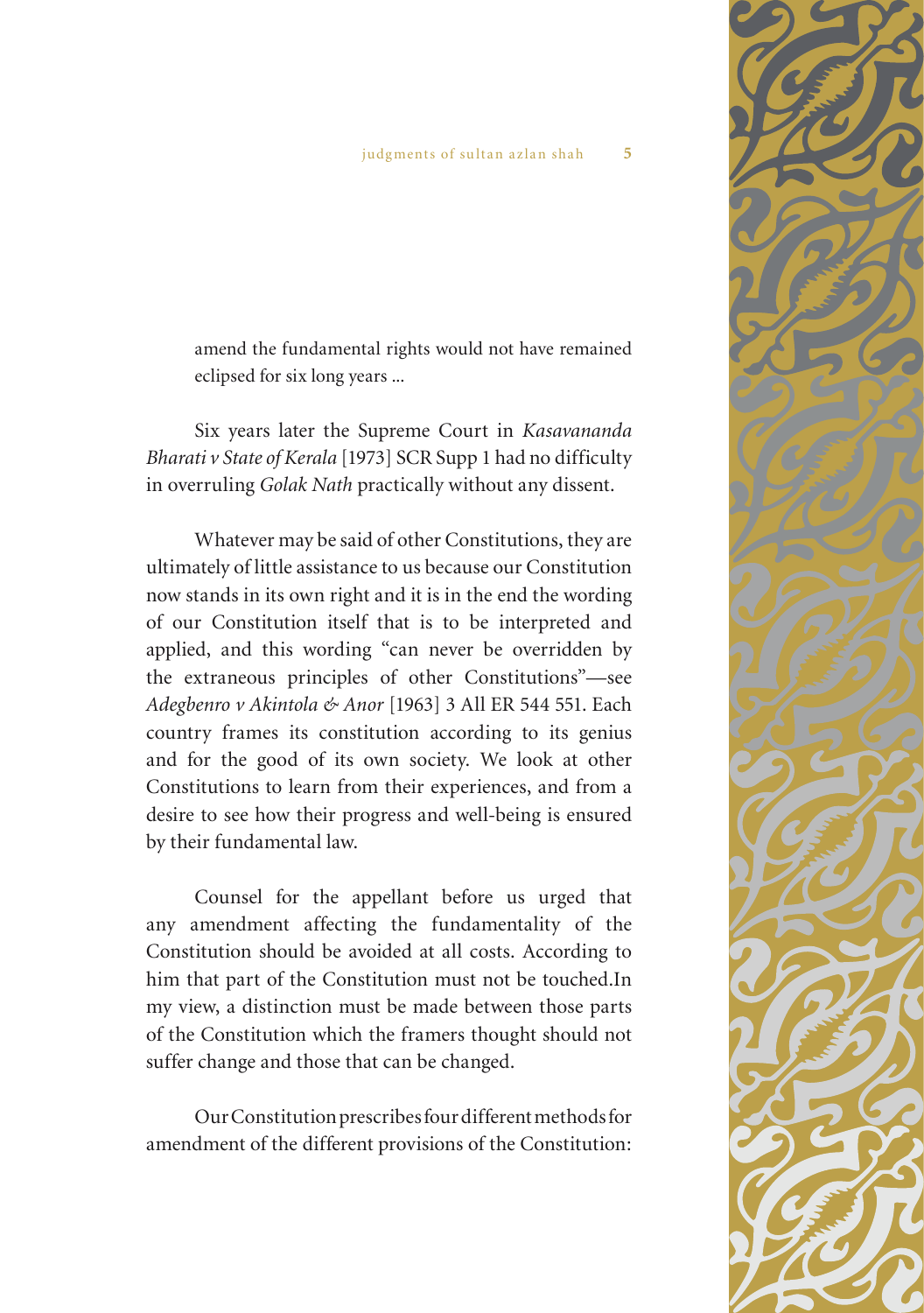

(1) Some parts of the Constitution can be amended by a simple majority in both Houses of Parliament such as that required for the passing of any ordinary law. They are enumerated in clause (4) of Article 159. and are specifically excluded from the purview of Article 159;

(2) The amending clause (5) of Article 159 which requires a two-thirds majority in both Houses of Parliament and the consent of the Conference of Rulers;

(3) The amending clause (2) of Article 161E which is of special interest to East Malaysia and which requires a two-thirds majority in both Houses of Parliament and the consent of the Governor of the East Malaysian State in question;

(4) The amending clause (3) of Article 159 which requires a majority of two-thirds in both Houses of Parliament.

(For a detailed study of the subject, reference may be made to Tun Suffian, *Art Introduction to the Constitution of Malaysia*, 2nd edition, Chapter 21).

It is therefore plain that the framers of our Constitution prudently realised that future context of things and experience would need a change in the Constitution, and they, accordingly, armed Parliament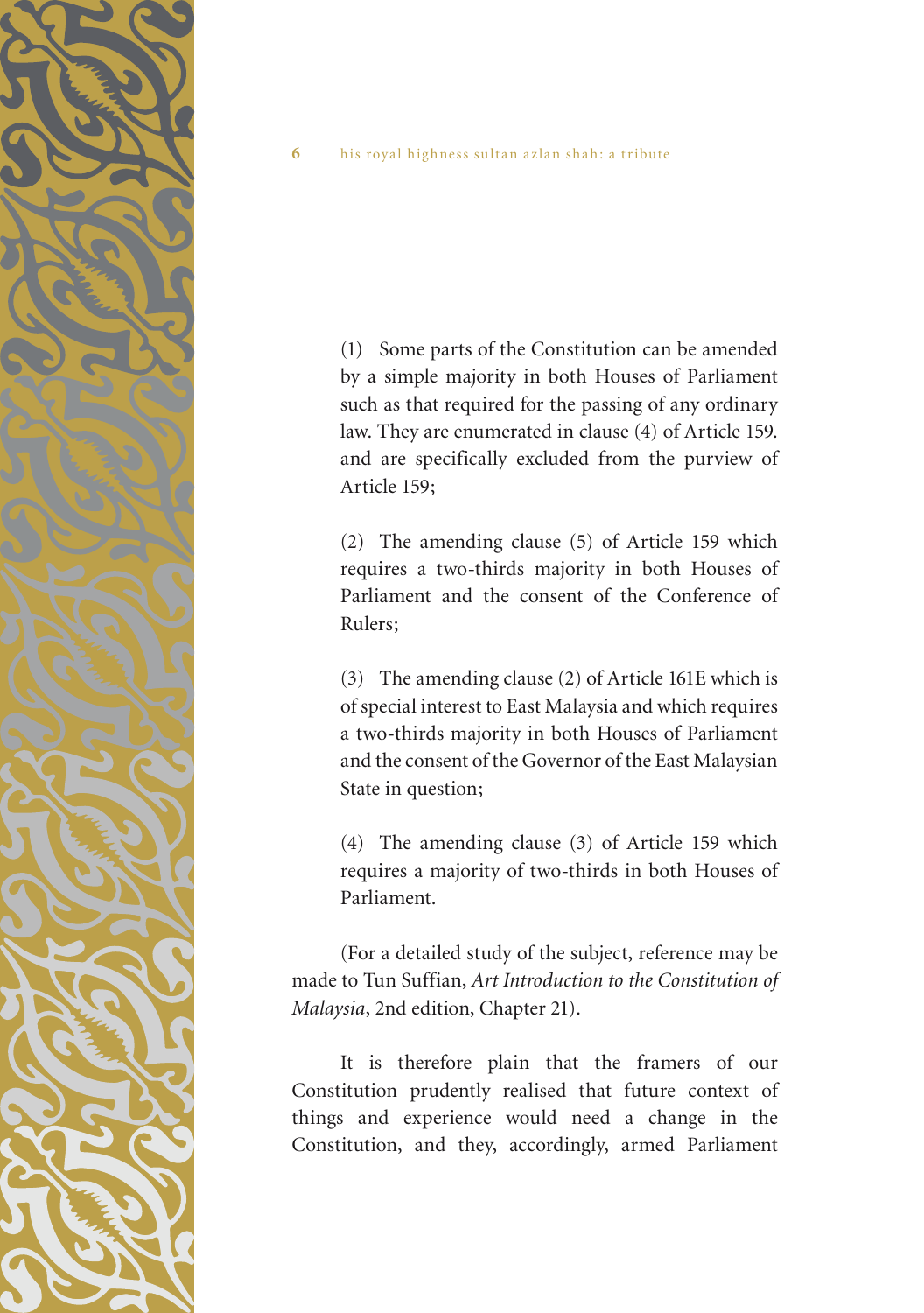with "power of formal amendment". They must be taken to have intended that, while the Constitution must be as solid and permanent as we can make it, there is no permanence in it. There should be a certain amount of flexibility so as to allow the country's growth. In any event, they must be taken to have intended that it can be adapted to changing conditions, and that the power of amendment is an essential means of adaptation. A Constitution has to work not only in the environment in which it was drafted but also centuries later. "The vanity and presumption of governing beyond the grave is the most ridiculous and insolent of all tyrannies. Man has no property in man; neither has any generation or property in the generations which are to follow ... It is the living, and not the dead, that are to be accommodated." [Thomas Paine, *Rights of Man*].

As fundamental rights are not the same as ordinary rights, they can only be suspended or abridged in the special manner provided for it in the Constitution. In my opinion, the purpose of enacting a written Constitution is partly to entrench the most important constitutional provisions against repeal and amendment in any way other than by a specially prescribed procedure. Their Lordships of the Privy Council in *Hinds v The Queen* [1976] 2 WLR 366 373 took the view that constitutions based on the Westminster model, in particular the provisions dealing with fundamental rights, form part of the substantive law of the state and until amended by whatever special procedure is laid down in the constitution for this purpose, impose a fetter upon the exercise by the legislature of the plenitude

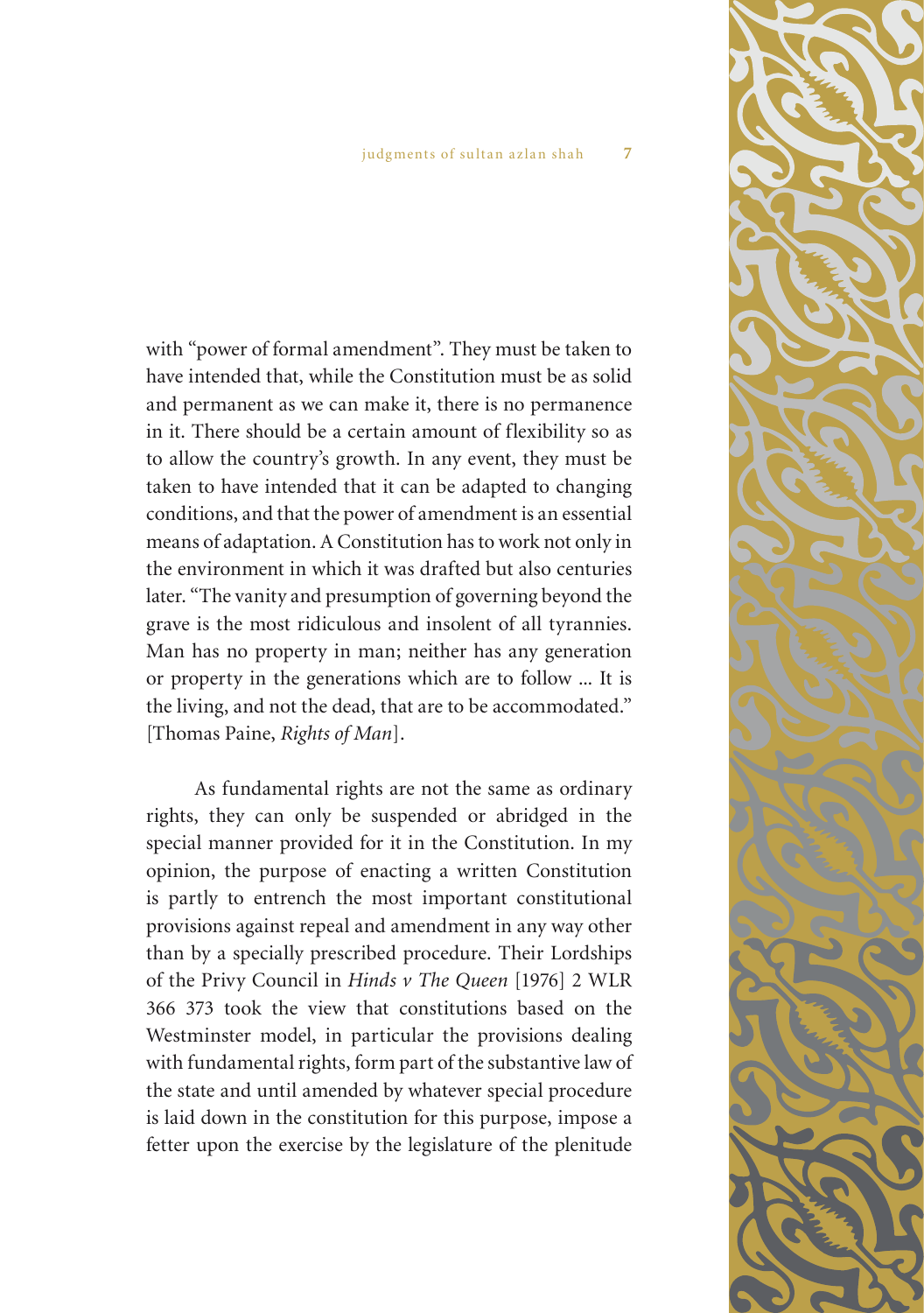

of its legislative power. A passage from the speech of Lord Diplock who delivered the majority judgment is apposite (page 374):

One final general observation: where, as in the instant case, a constitution on the Westminster model represents the final step in the attainment of full independence by the peoples of a former colony or protectorate, the constitution provides machinery whereby any of its provisions, whether relating to fundamental rights and freedoms or to the structure of government and the allocation to its various organs of legislative, executive or judicial powers, may be altered by those peoples through their elected representatives in the Parliament acting by specified majorities, which is generally all that is required, though exceptionally as respects some provisions the alteration may be subject also to confirmation by a direct vote of the majority of the peoples themselves. The purpose served by this machinery for 'entrenchment' is to ensure that those provisions which were regarded as important safeguards by the political parties in Jamaica, minority and majority alike, who took part in the negotiations which led up to the constitution, should not be altered without mature consideration by the Parliament and the consent of a larger proportion of its members than the bare majority required for ordinary laws. So in deciding whether any provisons of a law passed by the Parliament of Jamaica as an ordinary law are inconsistent with the Constitution of Jamaica, neither the courts of Jamaica nor their Lordships' Board are concerned with the propriety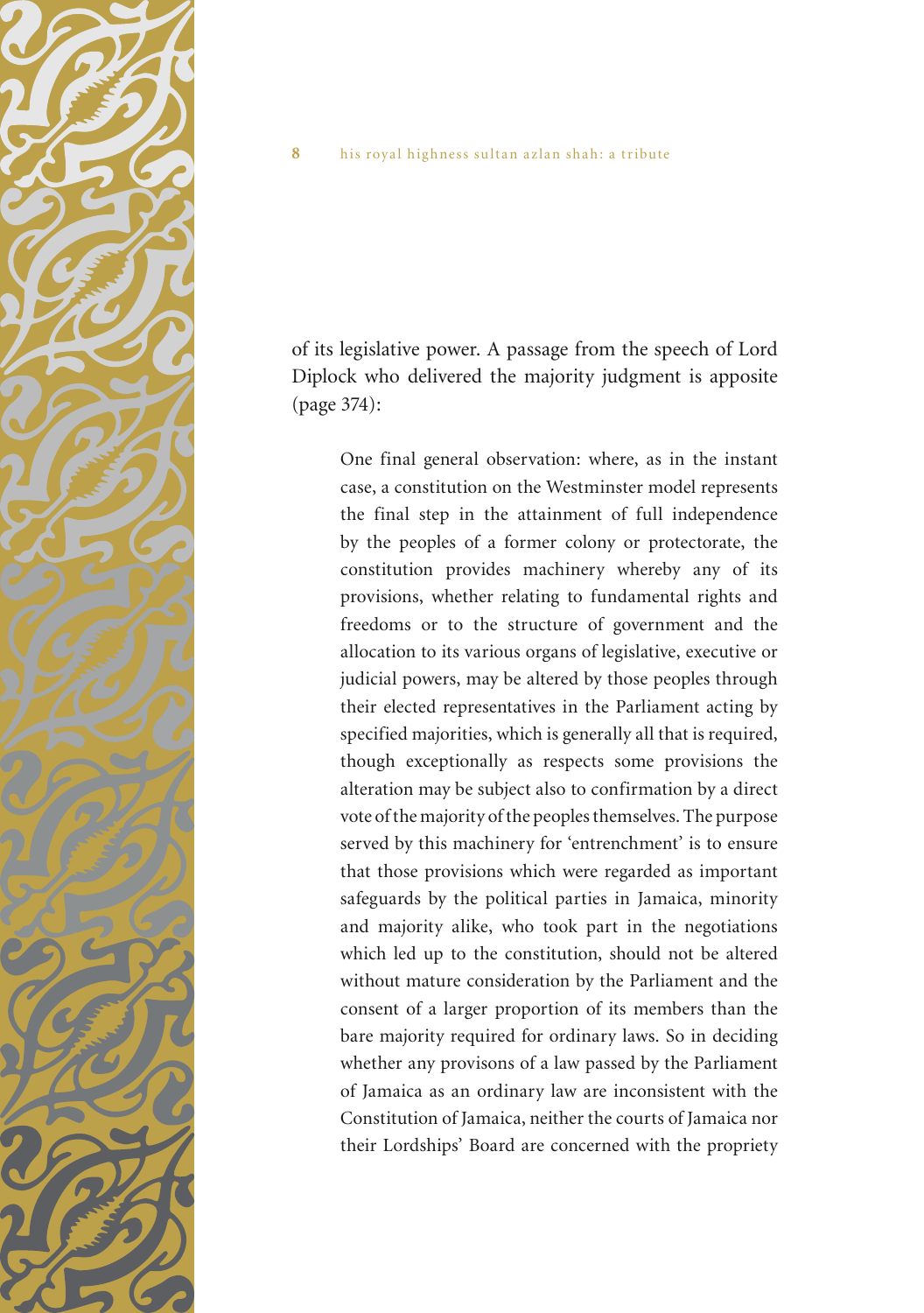or expediency of the law impugned. They are concerned solely with whether those provisions, however reasonable and expedient, are of such a character that they conflict with an entrenched provision of the Constitution and so can be validly passed only after the Constitution has been amended by the method laid down by it for altering that entrenched provision.

The framers of our Constitution have incorporated fundamental rights in Part II thereof and made them inviolable by ordinary legislation. Unless there is a clear intention to the contrary, it is difficult to visualise that they also intended to make those rights inviolable by constitutional amendment. Had it been intended to save those rights from the operation of clause (3) of Article 159, it would have been perfectly easy to make that intention clear by adding a proviso to that effect. I am inclined to think that they must have had in mind what is of more frequent occurrence, that is, invasion of fundamental rights by the legislative and executive organs of the State by means of laws, rules and regulations made in exercise of legislative power and not the abridgment of such rights by amendment of the Constitution itself in exercise of the power of constitutional amendment. That power, though it has been entrusted to Parliament, has been so hedged about with restrictions that its exercise can only be made after"mature consideration by Parliament and the consent of a larger proportion of its members than the bare majority required for ordinary laws."

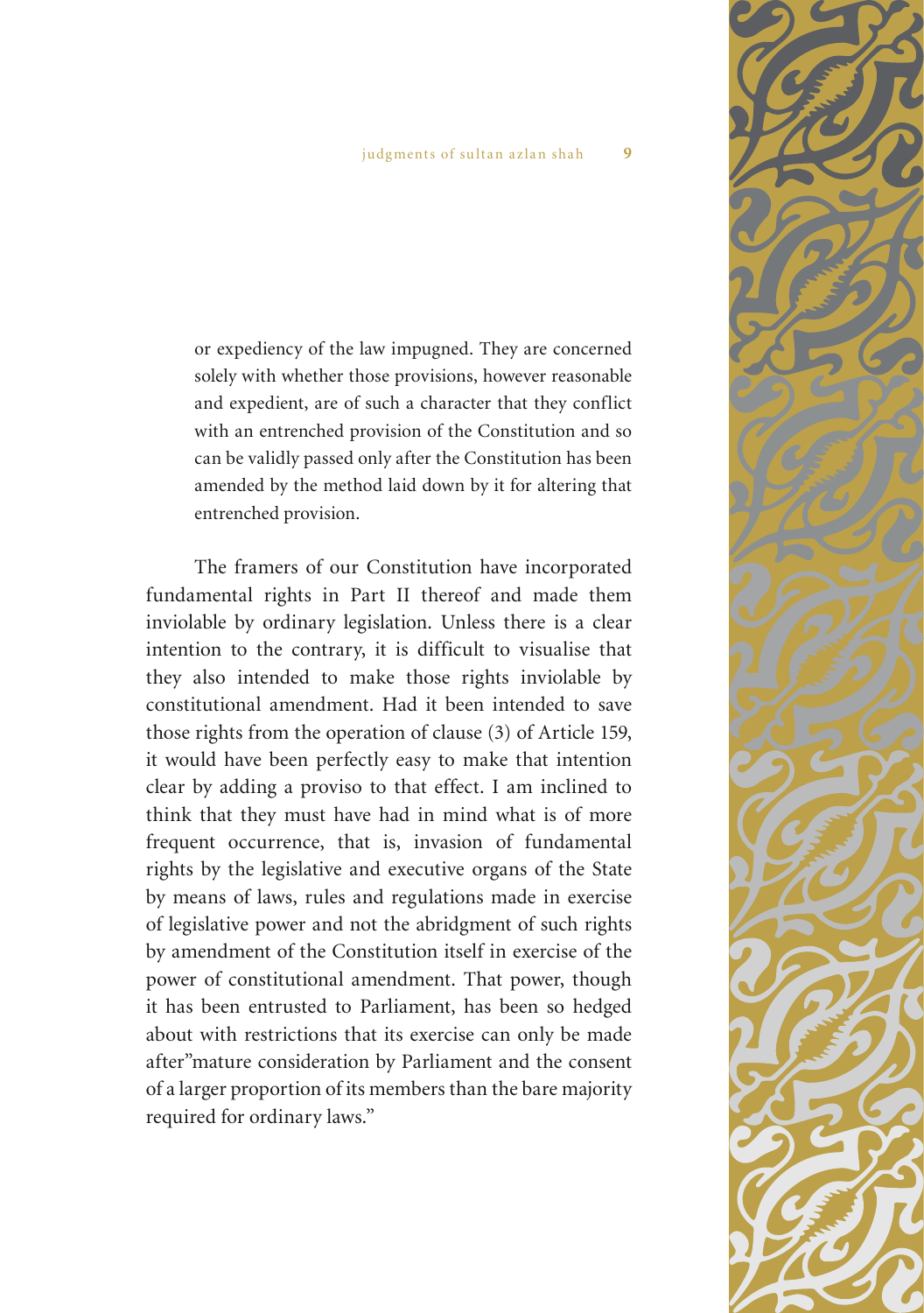

There have also been strong arguments in support of a doctrine of implied restrictions on the power of constitutional amendment. A short answer to the fallacy of this doctrine is that it concedes to the court a more potent power of constitutional amendment through judicial legislation than the organ formally and clearly chosen by the Constitution for the exercise of the amending power.

I concede that Parliament can alter the entrenched provisions of clause (4) of Article 5, to wit, removing the provision relating to production before the magistrate of any arrested person under the Restricted Residence Enactment as long as the process of constitutional amendment as laid down in clause (3) of Article 159 is complied with. When that is done it becomes an integral part of the Constitution, it is the supreme law, and accordingly it cannot be said to be at variance with itself. A passage from the Privy Council judgment in *Hinds v. The Queen*, *supra*, is of some assistance (page 392):

> That the Parliament of Jamaica has power to create a court ... is not open to doubt, but if any of the provisions doing so conflict with the Constitution in its present form, then it could only do so effectively if the Constitution was first amended so as to secure that there ceased to be any inconsistency between the provisions and the Constitution ...

This reasoning, in my view, is based on the premise that the Constitution as the supreme law, unchangeable by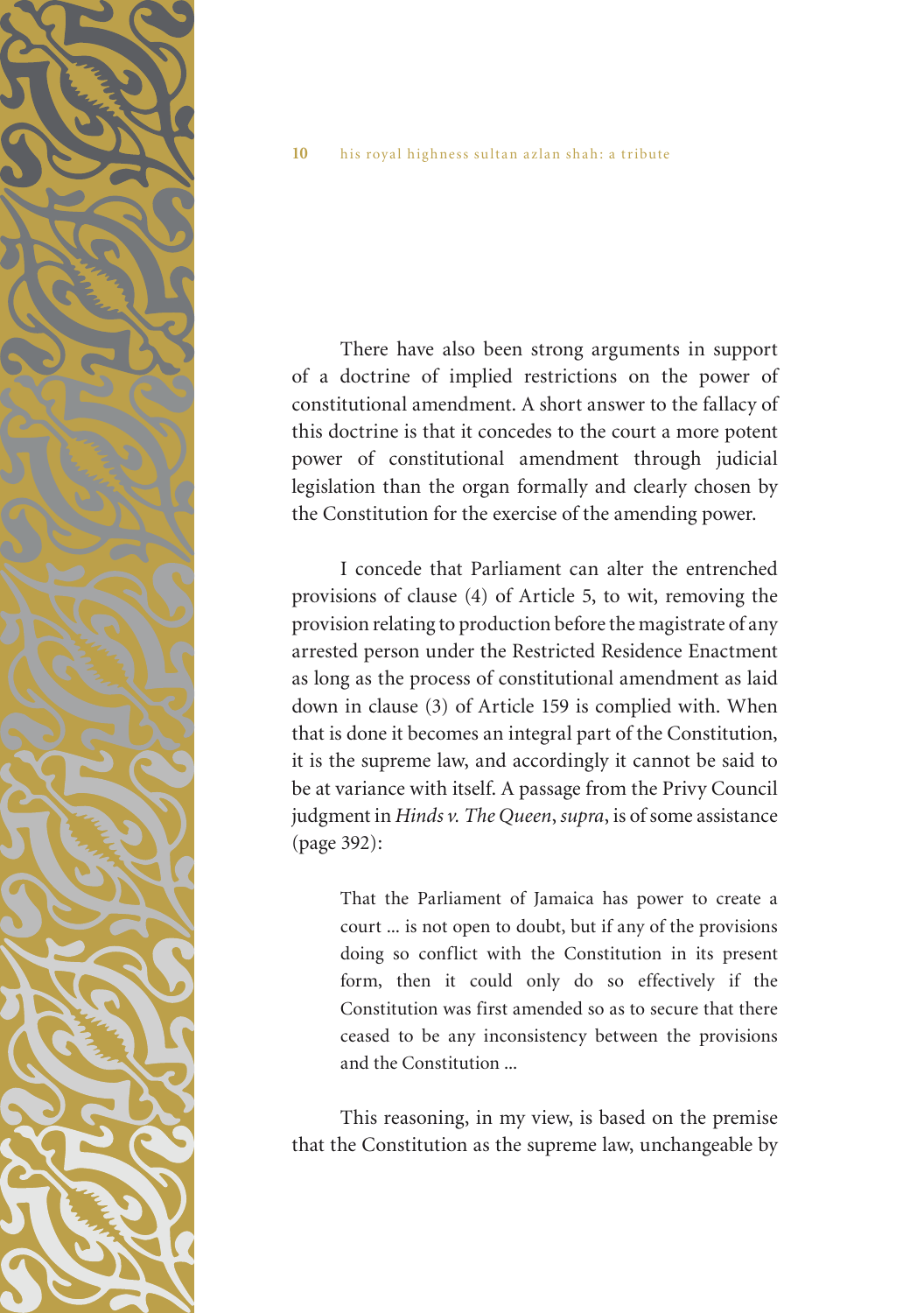ordinary means, is distinct from ordinary law and as such cannot be inconsistent with itself. It is the supreme law because it settles the norms of corporate behaviour and the principle of good government. This is so because the Federation of Malaya, and later, Malaysia, began with the acceptance of the Constitution by the nine Malay States and the former Settlements of Penang and Melaka, by the acceptance of it by Sabah and Sarawak that entered the Federation in 1963, as "the supreme law of the Federation ... "(clause 1 of Article 4). It is thus the most vital working document which we created and possess. If it is urged that the Constitution is on the same level with ordinary law, then the Constitution is an absurd attempt on the part of the framers, to limit a power, in its own nature illimitable.In the context of clause (1) of Article 160, "law" must be taken to mean law made in exercise of ordinary legislative power and not made in exercise of the power of constitutional amendment under clause (3) of Article 159, with the result that clause (1) of Article 4 does not affect amendments made under clause (3) of Article 159.

In conclusion, I hold that clause (4) of Article 5 is nothing but a constitutional protection which can be taken away or abridged only in the manner in which the Constitution provides. There is a world of difference between legislative immunity and a constitutional guarantee. The Constitution, by its very nature, creates the distinction. A constitutional guarantee cannot be wiped out by a simple legislative process as opposed to constitutional amendment.

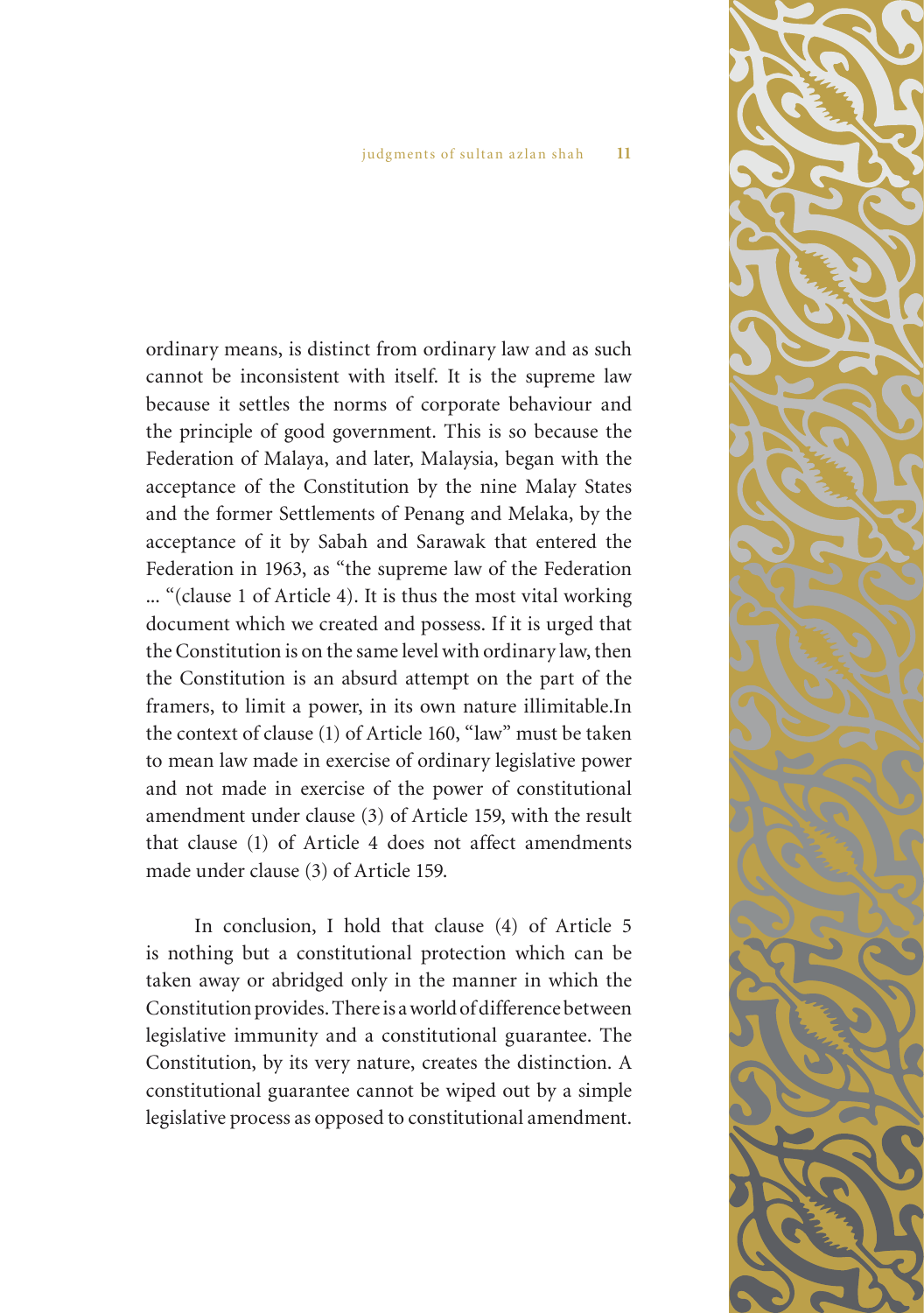Can an amendment of a clause in the Constitution operate with retrospective effect? It was strenuously contended for the appellant that a law which takes away vested right must be presumed to be intended not to operate retrospectively for the simple reason that subsequent change in the law would not prejudice such right. I accept this statement, for which authority is to be found in many cases. But my decision is based on the language of section 4 of the Constitution (Amendment) Act, 1976 (Act A354) which reads:

Provided that this Clause shall not apply to the arrest or detention of any person under the existing law relating to restricted residence, and all the provisions of this Clause shall be deemed to have been an integral part of this Article as from Merdeka Day.

In so far as an Act of Parliament is concerned, the rule of construction is that in order to determine whether it is retrospective in its operation, the language of the Act itself must be looked into bearing in mind that an Act is not to be construed retrospectively unless it is clear that such was the intention of Parliament. If such was the intention that the Act was to be given retrospective effect even in respect of substantive right or pending proceeding, the courts have no alternative but to give effect to the Act even though the consequences might appear harsh and unjust.

The principle that parties are to be governed by the law in force on the date when an action is instituted and any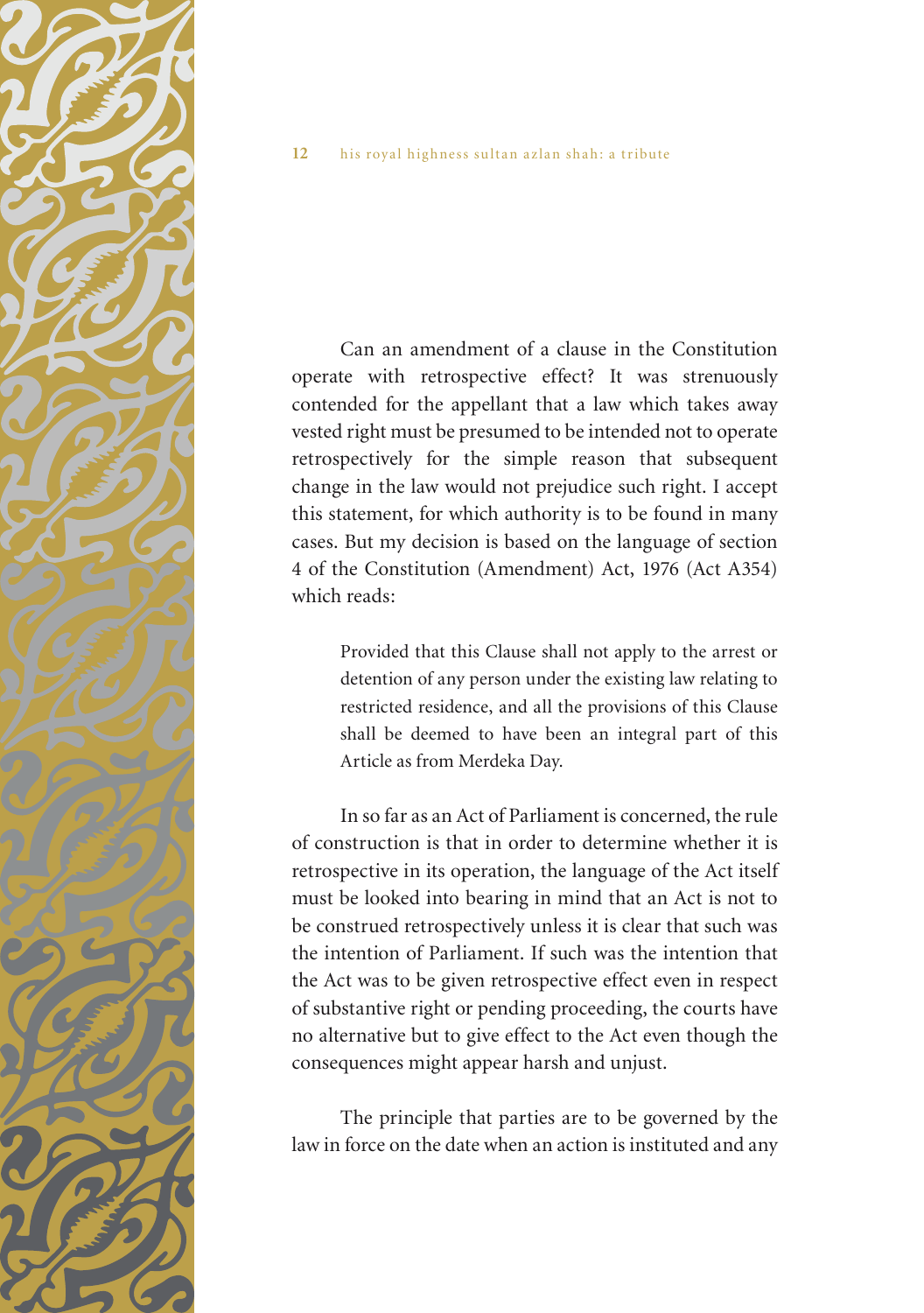subsequent amendment or alteration cannot affect vested right or pending proceeding, must always be read subject to the corollary that Parliament can always expressly provide that vested right or pending proceeding be affected by the amendment of the law.

If Parliament retrospectively affects vested right or pending proceeding, then it would be the duty of an appellate court to apply the law prevailing on the date of appeal before it. There is abundant authority for the proposition that an appellate court is entitled to take into consideration facts and events which have come into existence since the judgment under appeal was delivered: see *In re Pulborough School Board, Bourke v Hutt* [1894] I QB 725 737 and *Barber v Pigden* [1937] 1 KB 664 673.

It cannot be gainsaid that Parliament is endowed with plenary powers of legislation and that it is within the ambit of its competence to legislate with prospective or retrospective effect. Retrospective legislation is one of the incidents of plenary legislative powers and as such is not required to be spelt out in the Constitution. Subject to the constitutional limitation of Article 7 of the Constitution, to wit, protection against retrospective criminal laws and repeated trials, Parliament would be within the ambit of its competence if it deems fit to legislate retrospectively. There is no such restriction of legislative power with regard to restrictive residence. In the absence of any constitutional provision against retrospective legislation with regard to restrictive residence it is not right to argue that Parliament